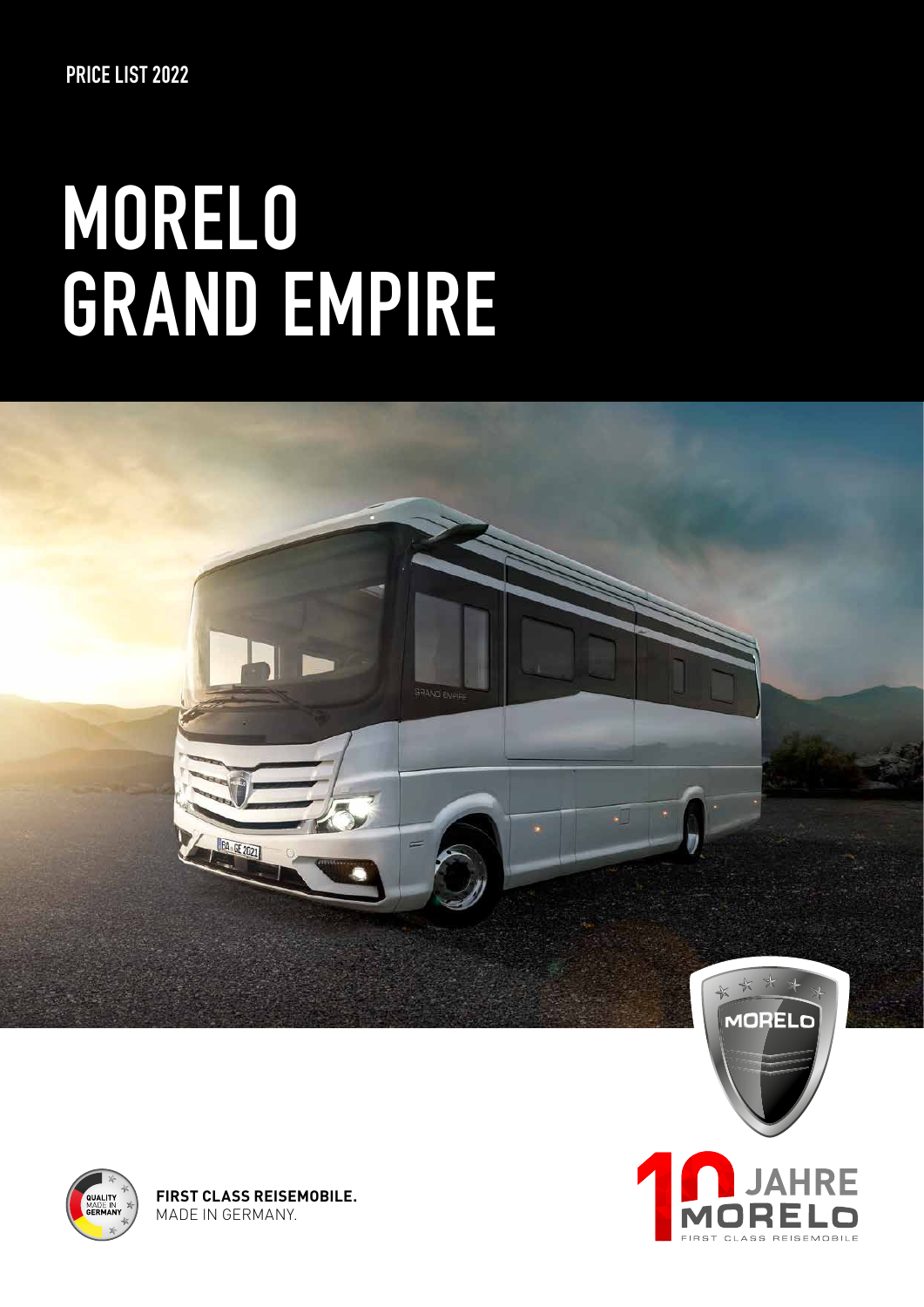# GRAND EMPIRE 100 GB GRAND EMPIRE 100 GO





Length: ≤ 2.75 m\* Height: ≤ 1.56 m\*





Length:  $\leq 2.75$  m<sup>\*</sup> Height: ≤ 1.56 m\*

|                                                                 | <b>Mercedes-Benz Actros</b><br>1853L | Mercedes-Benz Actros<br>1853L |
|-----------------------------------------------------------------|--------------------------------------|-------------------------------|
| Serial diesel engine (cylinders)                                | 6                                    | 6                             |
| <b>Cubic capacity (litres)</b>                                  | 12.8                                 | 12.8                          |
| Max. power (KW/HP)                                              | 390 / 530                            | 390 / 530                     |
| Max. torque (Nm)                                                | 2.600                                | 2.600                         |
| <b>Emission class</b>                                           | EURO VI d                            | EURO VI d                     |
| <b>Technically permissible</b><br>max. weight (kg) <sup>1</sup> | 18,000                               | 18,000                        |
| Mass in running order (kg) <sup>1</sup>                         | 12,330                               | 12,570                        |
| Payload (kg) <sup>1</sup>                                       | 5,670                                | 5,430                         |
| Tow load with<br>removable ball head (kg)                       | 2,700                                | 2,700                         |
| Permissible max. train weight<br>with removable ball head (kg)  | 20,700                               | 20,700                        |
|                                                                 |                                      |                               |
| Total length (mm)                                               | 10,450                               | 10,450                        |
| Total width (mm)                                                | 2,550                                | 2.550                         |
| Total height (mm)                                               | 3,860                                | 3,860                         |
| Wheel base approx. (mm)                                         | 5,500                                | 5,500                         |
| Lounge bench, left $\langle mm \rangle$                         | $1,800 \times 1,000$                 | $1,600 \times 850$            |
| Couch, right (mm)                                               | $1,400 \times 650$                   | Bar seating group             |
| <b>Rear bed</b> (mm)                                            | 2,000 x 1,630                        | 2,000 x 1,630                 |
| Folding bed (option) (mm)                                       | 2,080 x 1,300                        | 2,080 x 1,300                 |
| Rear garage door electric<br>(passage h x w in mm)              | 1,570 x 2,100                        | 1,570 x 2,100                 |
|                                                                 | 630.150,00 €                         | 660.400,00€                   |

Prices in Euro (incl. 20% VAT) 1) see back \*) cars that cannot be towed on request

ENGINE

WEIGHT

DIMENSIONS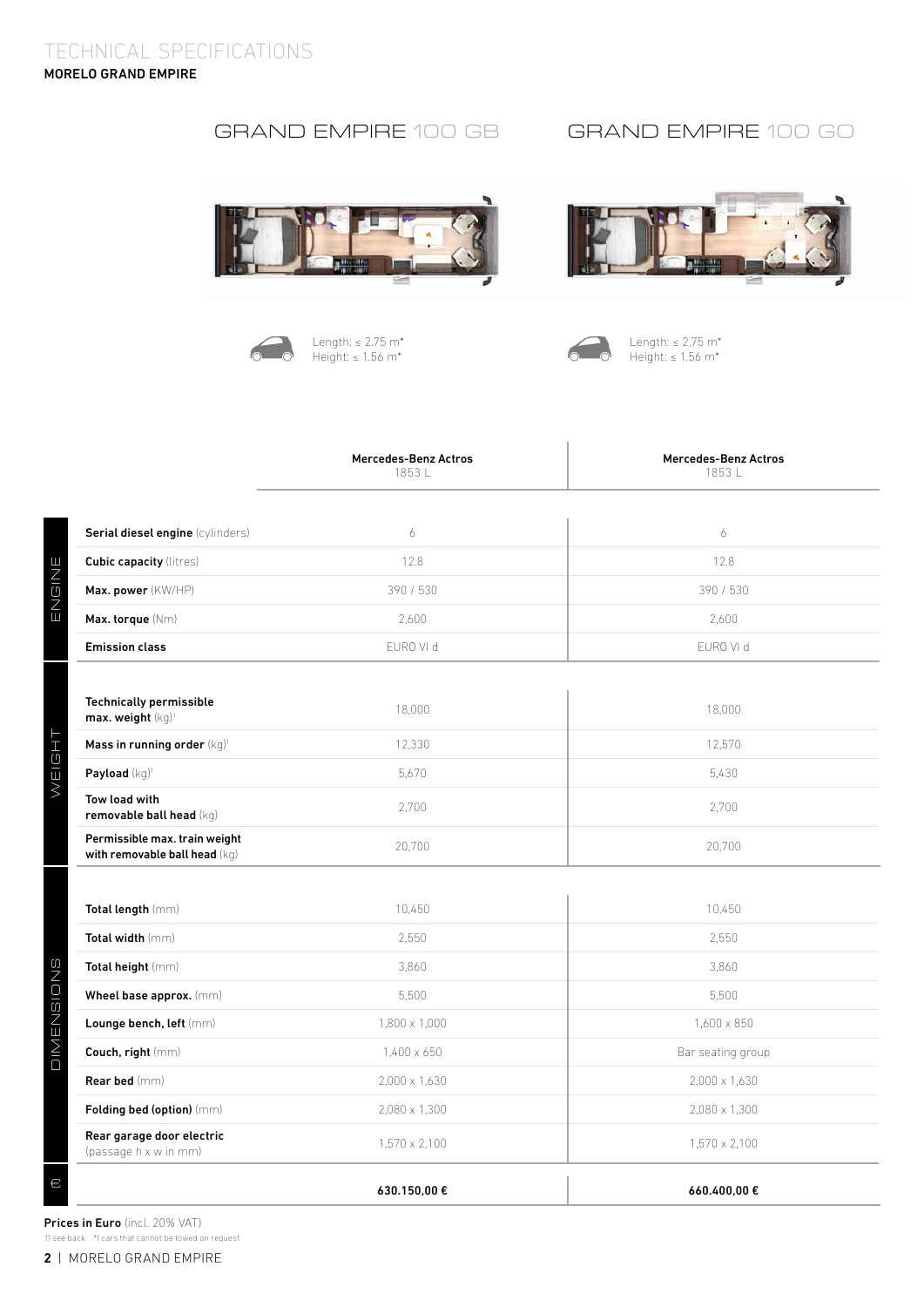# GRAND EMPIRE 110 GSB

# GRAND EMPIRE 110 GSO





Length: ≤ 3.85 m\* Height: ≤ 1.48 m\*





Length: ≤ 3.85 m\* Height: ≤ 1.48 m\*

|                                                                 | <b>Mercedes-Benz Actros</b><br>1853L | <b>Mercedes-Benz Actros</b><br>1853L |
|-----------------------------------------------------------------|--------------------------------------|--------------------------------------|
| Serial diesel engine (cylinders)                                | 6                                    | 6                                    |
| <b>Cubic capacity (litres)</b>                                  | 12.8                                 | 12.8                                 |
| Max. power (KW/HP)                                              | 390 / 530                            | 390 / 530                            |
| Max. torque (Nm)                                                | 2,600                                | 2,600                                |
| <b>Emission class</b>                                           | EURO VI d                            | EURO VI d                            |
| <b>Technically permissible</b><br>max. weight (kg) <sup>1</sup> | 18,000                               | 18,000                               |
| Mass in running order (kg) <sup>1</sup>                         | 12,830                               | 13,070                               |
| Payload (kg) <sup>1</sup>                                       | 5,170                                | 4,930                                |
| Tow load with<br>removable ball head (kg)                       | 2,700                                | 2.700                                |
| Permissible max. train weight<br>with removable ball head (kg)  | 20,700                               | 20,700                               |
|                                                                 |                                      |                                      |
| Total length (mm)                                               | 11,550                               | 11,550                               |
| Total width (mm)                                                | 2,550                                | 2,550                                |
| Total height (mm)                                               | 3.860                                | 3.860                                |
| Wheel base approx. (mm)                                         | 6,100                                | 6,100                                |
| Lounge bench, left (mm)                                         | 1,800 x 1,000                        | 1,600 x 850                          |
| Couch, right (mm)                                               | 1,400 x 650                          | Bar seating group                    |
| Rear bed (mm)                                                   | 2,000 x 1,630                        | 2,000 x 1,630                        |
| Folding bed (option) (mm)                                       | 2,080 x 1,300                        | 2,080 x 1,300                        |
| Rear garage door electric<br>(passage h x w in mm)              | $1,570 \times 2,100$                 | $1,570 \times 2,100$                 |
|                                                                 | 635.200,00€                          | 665.450,00 €                         |

Prices in Euro (incl. 20% VAT)

ENGINE

WEIGHT

DIMENSIONS

1) see back \*) cars that cannot be towed on request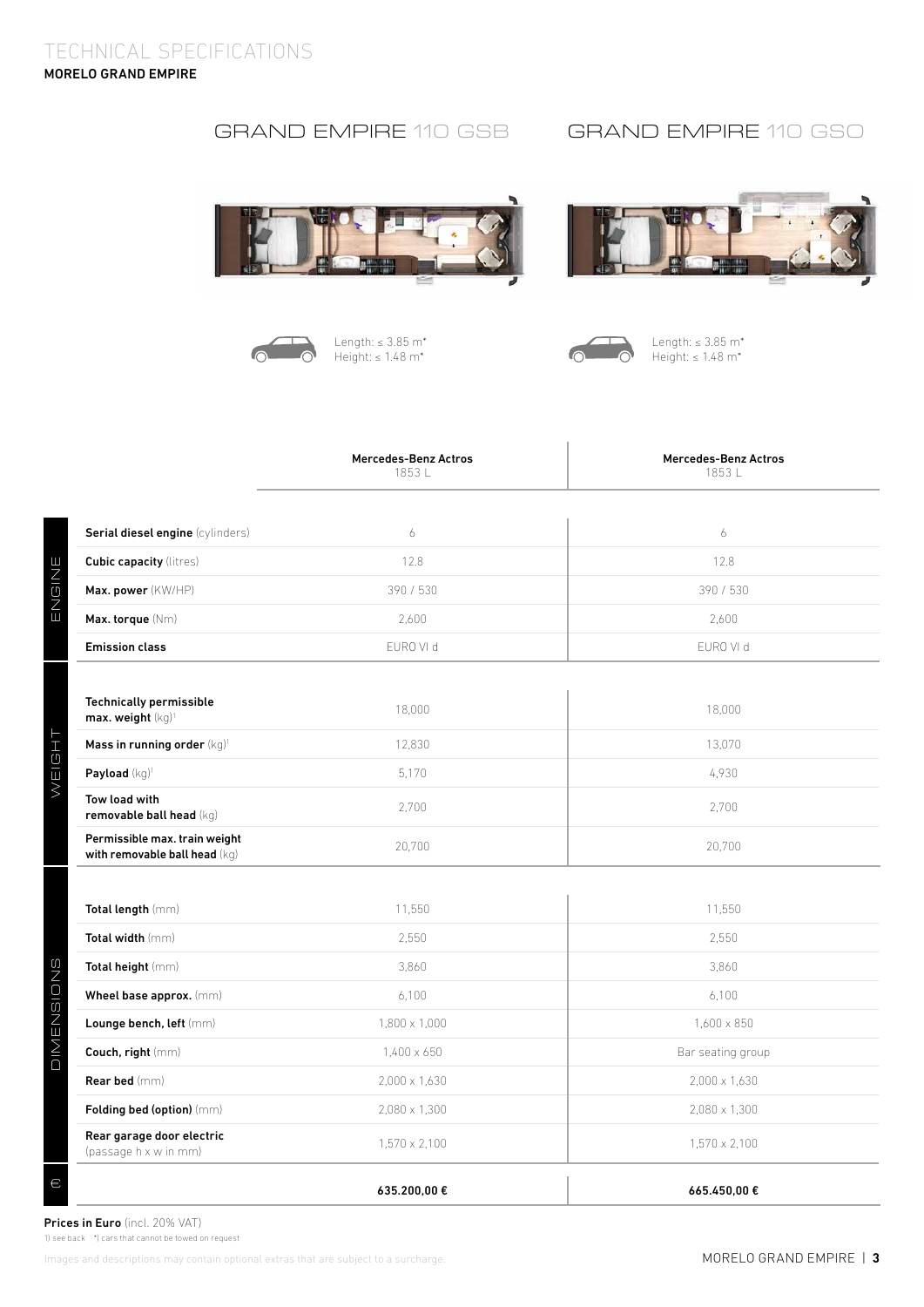# GRAND EMPIRE 118 GSB GRAND EMPIRE 118 GSO







Length: ≤ 3.85 m\* Height: ≤ 1.48 m\*



 $\begin{array}{c} \hline \end{array}$ 

Length: ≤ 3.85 m\* Height: ≤ 1.48 m\*

|                                                                 | <b>Mercedes-Benz Actros</b><br>1853L | <b>Mercedes-Benz Actros</b><br>1853L |
|-----------------------------------------------------------------|--------------------------------------|--------------------------------------|
|                                                                 |                                      |                                      |
| Serial diesel engine (cylinders)                                | 6                                    | 6                                    |
| <b>Cubic capacity (litres)</b>                                  | 12.8                                 | 12.8                                 |
| Max. power (KW/HP)                                              | 390 / 530                            | 390 / 530                            |
| Max. torque (Nm)                                                | 2,600                                | 2,600                                |
| <b>Emission class</b>                                           | EURO VI d                            | EURO VI d                            |
| <b>Technically permissible</b><br>max. weight (kg) <sup>1</sup> | 18,000                               | 18,000                               |
| Mass in running order (kg) <sup>1</sup>                         | 13,070                               | 13,310                               |
| Payload (kg) <sup>1</sup>                                       | 4,930                                | 4,690                                |
| Tow load with<br>removable ball head (kg)                       | 2,700                                | 2,700                                |
| Permissible max. train weight<br>with removable ball head (kg)  | 20,700                               | 20,700                               |
| Total length (mm)                                               | 11,990                               | 11,990                               |
|                                                                 |                                      |                                      |
| Total width (mm)                                                | 2,550                                | 2,550                                |
| Total height (mm)                                               | 3,860                                | 3,860                                |
| Wheel base approx. (mm)                                         | 6,100 / 6,400                        | 6,100 / 6,400                        |
| Lounge bench, left (mm)                                         | $1,800 \times 1,000$                 | $1.600 \times 850$                   |
| Couch, right (mm)                                               | 1,400 x 650                          | Bar seating group                    |
| <b>Rear bed</b> (mm)                                            | 2,000 x 1,630                        | 2,000 x 1,630                        |
| Folding bed (option) (mm)                                       | 2,080 x 1,300                        | 2,080 x 1,300                        |
| Rear garage door electric<br>(passage h x w in mm)              | 1,570 x 2,100                        | 1,570 x 2,100                        |
|                                                                 | 645.300,00€                          | 675.550,00 €                         |

Prices in Euro (incl. 20% VAT)

1) see back \*) cars that cannot be towed on request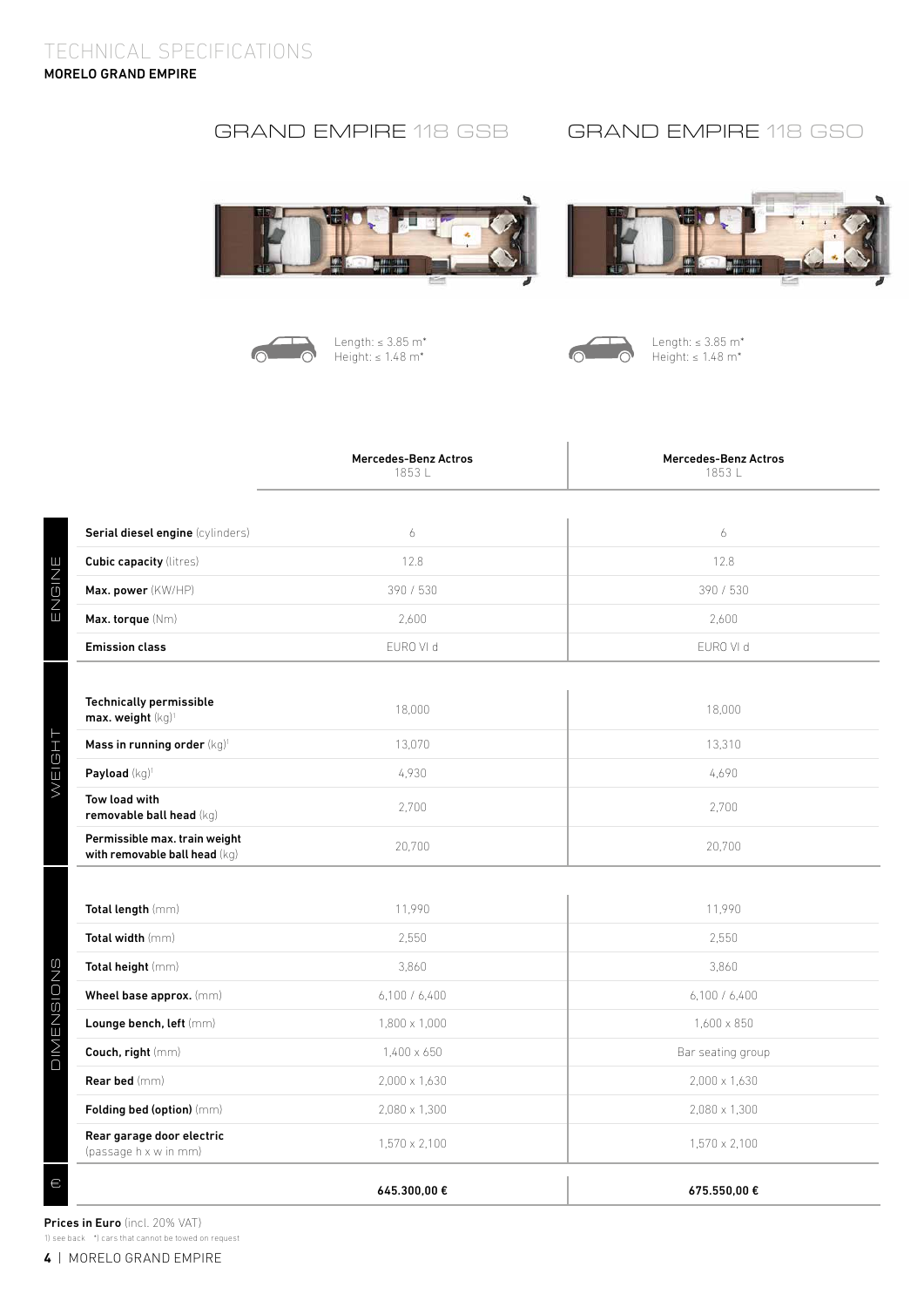# GRAND EMPIRE 119 GSB GRAND EMPIRE 119 GSO





Length: ≤ 4.60 m and individual examination





Length: ≤ 4.60 m and individual examination

|                                                                 | <b>Mercedes-Benz Actros</b><br>1853L | <b>Mercedes-Benz Actros</b><br>1853L |
|-----------------------------------------------------------------|--------------------------------------|--------------------------------------|
|                                                                 |                                      |                                      |
| Serial diesel engine (cylinders)                                | 6                                    | 6                                    |
| <b>Cubic capacity (litres)</b>                                  | 12.8                                 | 12.8                                 |
| Max. power (KW/HP)                                              | 390 / 530                            | 390 / 530                            |
| Max. torque (Nm)                                                | 2,600                                | 2,600                                |
| <b>Emission class</b>                                           | EURO VI d                            | EURO VI d                            |
| <b>Technically permissible</b><br>max. weight (kg) <sup>1</sup> | 18,000                               | 18,000                               |
| Mass in running order (kg) <sup>1</sup>                         | 13,070                               | 13,310                               |
| Payload (kg) <sup>1</sup>                                       | 4,930                                | 4.690                                |
| Tow load with<br>removable ball head (kg)                       | 2,700                                | 2,700                                |
| Permissible max. train weight<br>with removable ball head (kg)  | 20,700                               | 20,700                               |
|                                                                 |                                      |                                      |
| Total length (mm)                                               | 11,990                               | 11,990                               |
| Total width (mm)                                                | 2,550                                | 2,550                                |
| Total height (mm)                                               | 3,860                                | 3,860                                |
| Wheel base approx. (mm)                                         | 6,100                                | 6,100                                |
| Lounge bench, left (mm)                                         | $1,800 \times 1,000$                 | 1,600 x 850                          |
| Couch, right (mm)                                               | 1,400 x 650                          | Bar seating group                    |
| Rear bed (mm)                                                   | 2,000 x 1,630                        | 2,000 x 1,630                        |
| Folding bed (option) (mm)                                       | 2,080 x 1,300                        | 2,080 x 1,300                        |
| Rear garage door electric<br>(passage h x w in mm)              | 1,570 x 2,100                        | 1,570 x 2,100                        |
|                                                                 | 665.450,00€                          | 695.700,00 €                         |

Prices in Euro (incl. 20% VAT)

ENGINE

WEIGHT

DIMENSIONS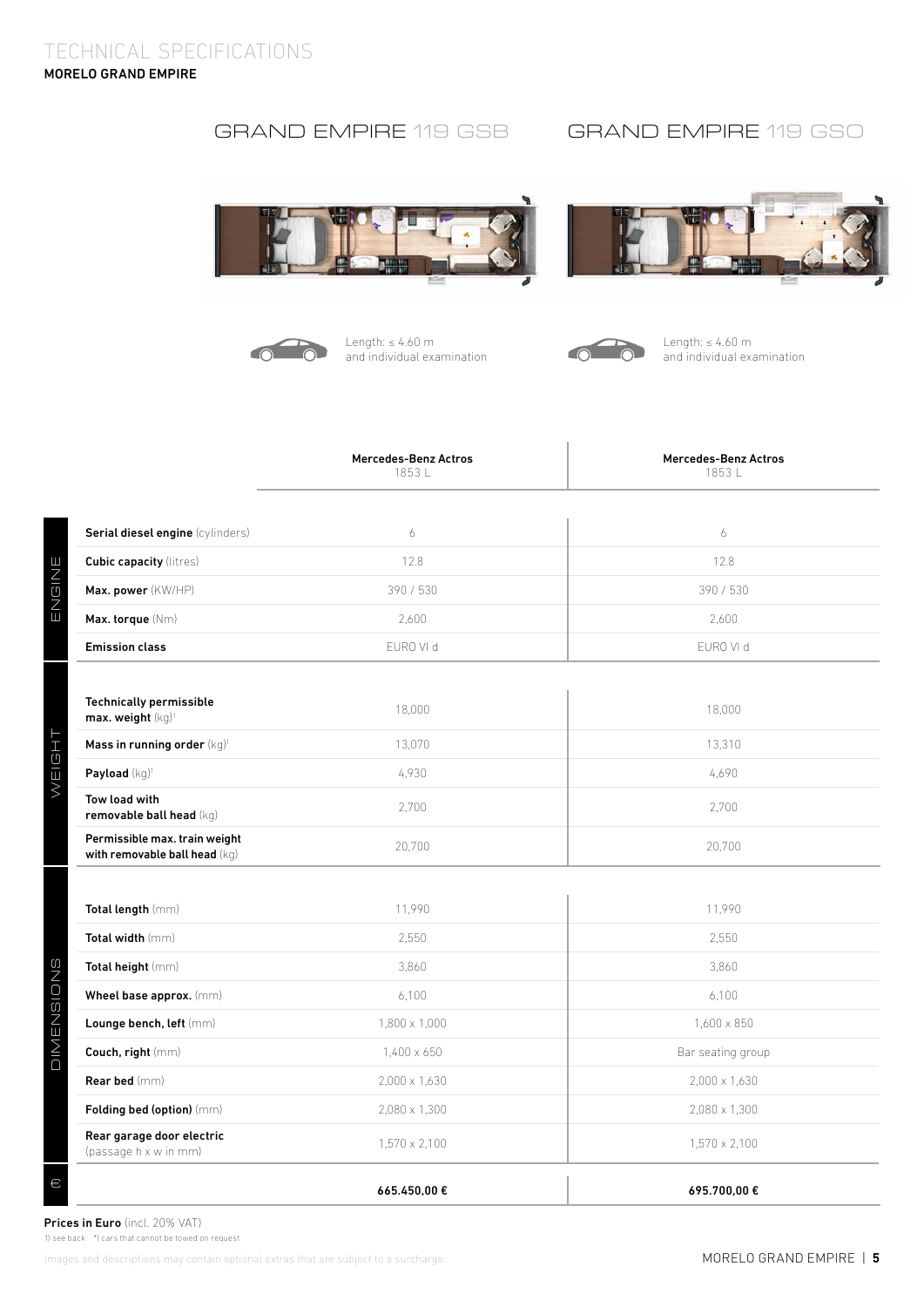### STANDARD EQUIPMENT MORELO GRAND EMPIRE ENGINE . CHASSIS . SAFETY PACKAGE

| <b>BASE VEHICLE MORELO GRAND EMPIRE</b>                                            | Mercedes-Benz Actros<br>18 <sub>t</sub> |
|------------------------------------------------------------------------------------|-----------------------------------------|
| Turbo diesel engine, with rear wheel drive                                         | $\blacksquare$                          |
| Differential lock                                                                  | п                                       |
| Fuel tank in litres                                                                | 500                                     |
| Emission class EURO VI d                                                           | AdBlue                                  |
| Automatized transmission                                                           | 12 speed                                |
| Alternator                                                                         | 28 V / 150 A / 4,200 W                  |
|                                                                                    |                                         |
|                                                                                    |                                         |
|                                                                                    |                                         |
| Tires on rear axle with traction profile                                           | 315 / 60 R 22.5                         |
| Light metal rims ALCOA Dura Bright on front and rear axle 22.5"                    | $\blacksquare$                          |
| Dual-circuit compressed air brake and reinforced engine brake                      | п                                       |
| Disc brakes, on front and rear axle                                                | п                                       |
| Air suspension on rear axle, with 'lifting and lowering' function                  | п                                       |
| Hydraulic leveling jacks with automatic leveling incl. touch panel                 | п                                       |
| Compressed air connection behind side skirt flap                                   | $\blacksquare$                          |
| Additional noise insulation for engine compartment,                                | п                                       |
| front side walls and front wheel arches                                            |                                         |
| Electrical and technical preparation for trailer coupling                          | п                                       |
| Breakdown set, with warning triangle, first-aid kit, warning light and wheel chock | ■                                       |
|                                                                                    |                                         |
| Electronic anti-lock braking system (ABS)                                          | ■                                       |
| Traction control system (ASR)                                                      | п                                       |
| Electronical Stability Program (ESP)                                               |                                         |
| Emergency Brake Assist                                                             | п                                       |
| Active Brake Assist                                                                | п                                       |
| Lane departure warning                                                             | п                                       |
| Roll Control Assist                                                                | ■                                       |
| Collision Prevention Assist                                                        | п                                       |
| Active Drive Assist                                                                | п                                       |
| Turning assistant                                                                  | п                                       |
| Traffic sign assistant                                                             | п                                       |
| Alertness assistant                                                                | $\blacksquare$                          |
| Cruise control                                                                     | п                                       |
| Tire pressure monitoring                                                           | п                                       |
| Underride protection                                                               | п                                       |
|                                                                                    |                                         |
|                                                                                    |                                         |
|                                                                                    |                                         |

Standard Equipment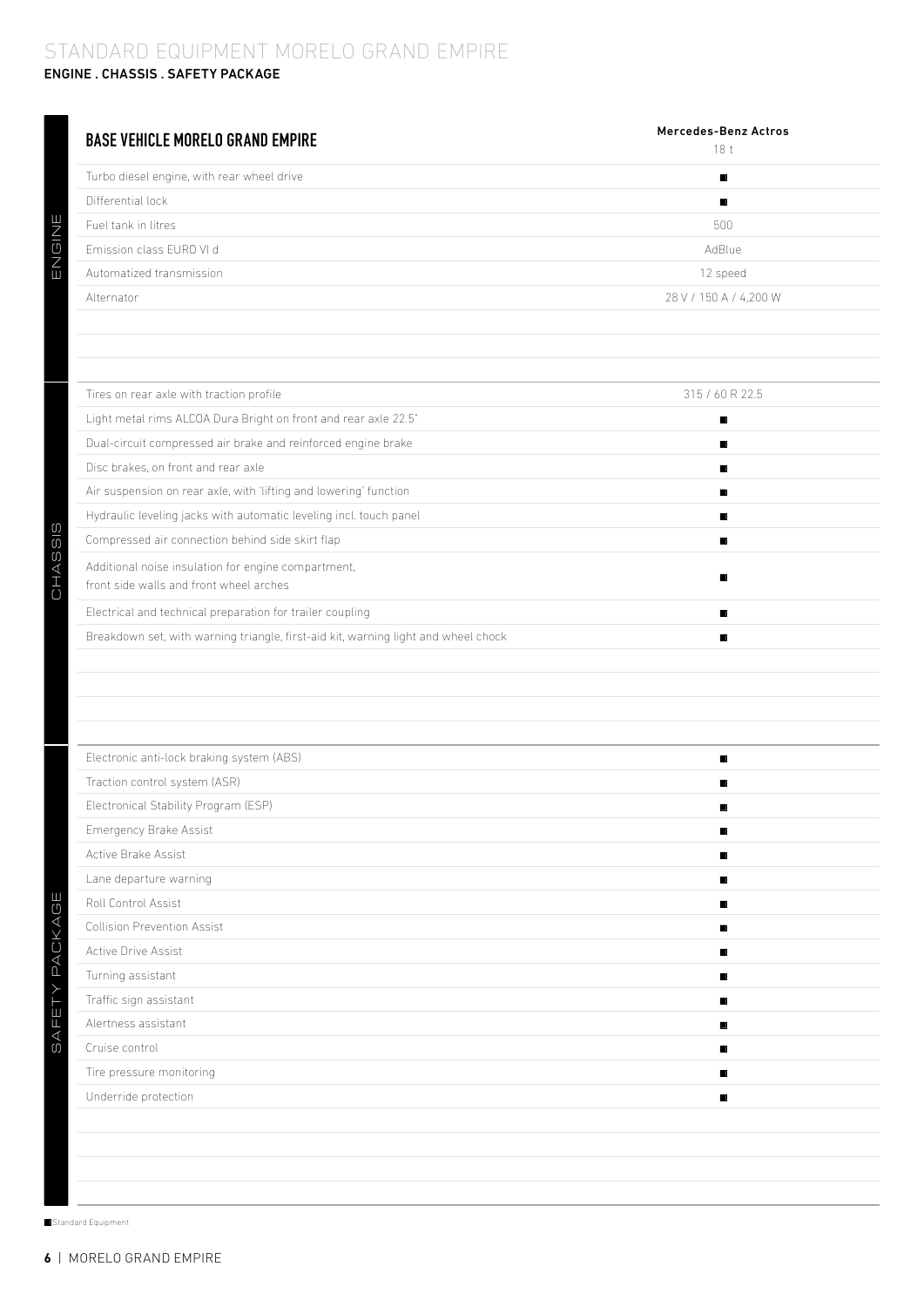# STANDARD EQUIPMENT MORELO GRAND EMPIRE

# COCKPIT . LIGHTS . STRUCTURE

| ROYAL driver's cab seats, with integrated seatbelts, leather upholstery, ventilated, air-suspended with lumbar support, heating, armrests    |
|----------------------------------------------------------------------------------------------------------------------------------------------|
| Roller plissee behind windscreen, electrically activated, darkening blind with privacy screen and sunblind function                          |
| Panoramic windscreen with laminated glass, tinted                                                                                            |
| Flush, double-glazed driver's cab side windows, electrically activated                                                                       |
| Air conditioning in driver's cab                                                                                                             |
| Steering wheel, adjustable in height and angle                                                                                               |
| Twin reversing camera with shutter                                                                                                           |
| Digital camera system Mirror Cam                                                                                                             |
| Birdview camera set with a separate 7" monitor                                                                                               |
| Original interactive multimedia cockpit in partial leather cladding and cupholder                                                            |
| Original Mercedes navigation system                                                                                                          |
| Double horn air fanfare                                                                                                                      |
| Sockets, 2 x USB and 4 x 230 V                                                                                                               |
| Optimized noise insulation of engine compartment and driver's cab area                                                                       |
|                                                                                                                                              |
| Original Mercedes Bi-Xenon headlights with headlamp-cleaning system                                                                          |
| Original Mercedes fog lights and LED daytime running lights with automatic low/ high beam and cornering lights                               |
| LED rear lights                                                                                                                              |
|                                                                                                                                              |
|                                                                                                                                              |
| Side walls and roof are 52 mm thick, 48 mm of which consists of closed-cell RTM hard foam                                                    |
| Side walls with outer aluminium sheet thickness of 1.4 mm                                                                                    |
| Aluminium side bars on the roof, with rainwater channels to help keeping side walls clean                                                    |
| Side walls in ALU-RTM-ALU sandwich design                                                                                                    |
|                                                                                                                                              |
| Roof in GRP-RTM-ALU sandwich design, hail protection and low heat conductivity                                                               |
| Underfloor in GRP-RTM-GRP sandwich design, robust, corrosion-free, no timber used                                                            |
| Cold-bridge-free wall joint technology, using highly compressed rigid PU profiles                                                            |
| Garage door with electrical unlocking                                                                                                        |
| Lightning protection, Faraday cage                                                                                                           |
| Heatable double floor, ca. 480 mm high, side access via external flaps                                                                       |
| "Top Class" entrance door with window, extra large, electric with code lock and remote control, flyscreen and mechanical emergency unlocking |
| Interior entrance step, heated and illuminated, with two incorporated pull-out drawers                                                       |
| LED lighting underneath of roof profile on driver's side, dimmable with remote control                                                       |
| Exterior entrance step, 3-step, highly robust, illuminated, electrically extendable with safety circuit                                      |
| Front and rear wall with fibreglass compound sandwich design, PU foam core                                                                   |
| Genuine glass windows in living area, double-glazed and tinted, collapsible outwards, with pleated blackout blind and flyscreen              |
| Storage space flaps in RTM technology, perfectly insulated                                                                                   |
| LED lighted double floor lockers                                                                                                             |
| Entirely wood-free exterior structure                                                                                                        |
| Lateral skirting from highly sturdy fibreglass compound                                                                                      |
| Outside applications in real glass, black                                                                                                    |
| Sturdy handle for easy entry, backlighted                                                                                                    |
|                                                                                                                                              |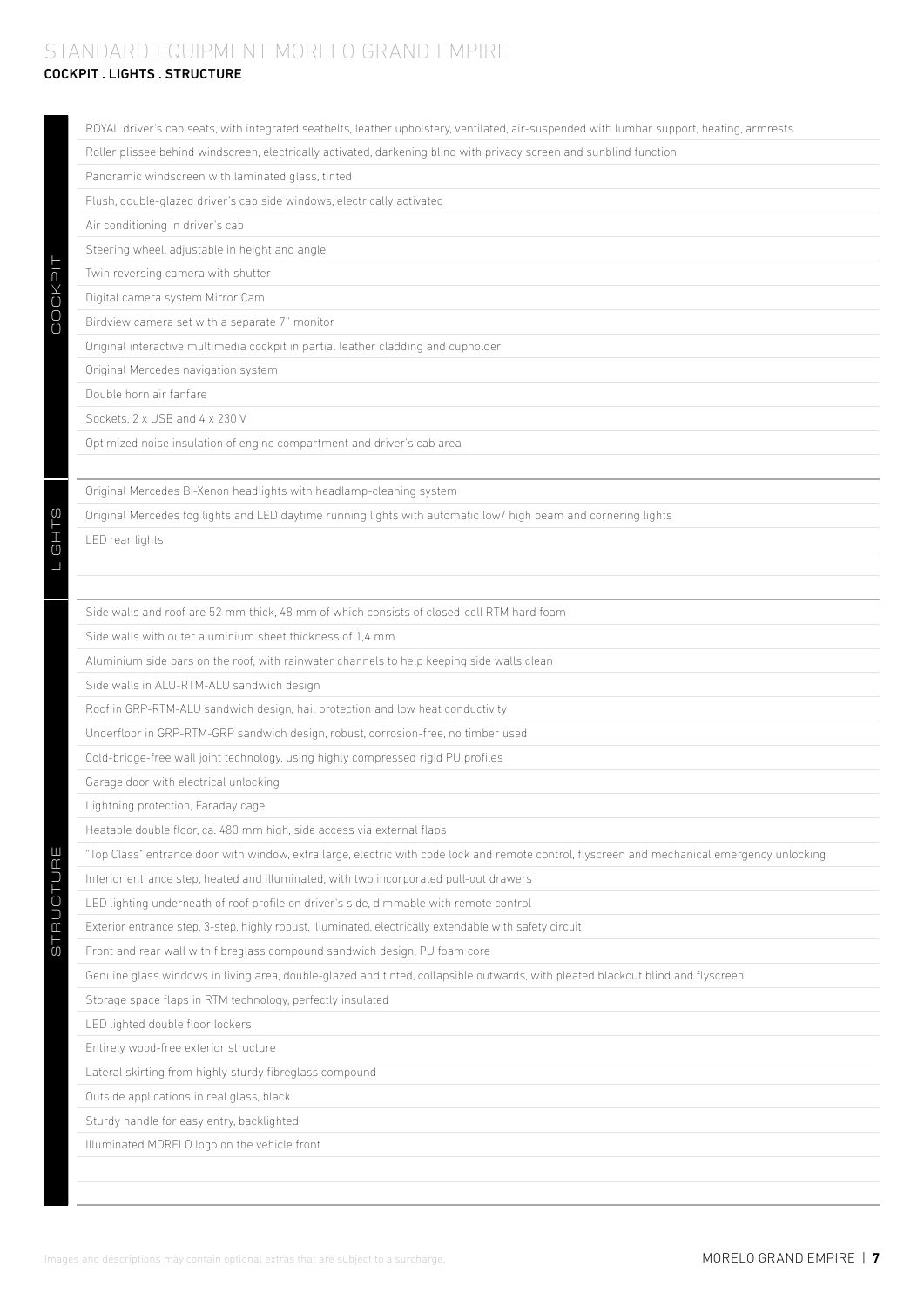# STANDARD EQUIPMENT MORELO GRAND EMPIRE

# LIVING ROOM + BEDROOM . KITCHEN . BATHROOM

| Floor covering made from easy-care, high-grade vinyl                                                                                                                                                                                              |
|---------------------------------------------------------------------------------------------------------------------------------------------------------------------------------------------------------------------------------------------------|
| Roof air conditionings for living and sleeping area with infrared remote control                                                                                                                                                                  |
| Double-glazed, panoramic roof window with flyscreen and pleated blackout blind in the living and sleeping area                                                                                                                                    |
| Lighting canopies with LED spots incl. indirect lighting, dimmable                                                                                                                                                                                |
| Rear bed comfortably suspended with multi-zone mattress and "water gel" - topping, with adjustable head part                                                                                                                                      |
| Wardrobes with LED lighting                                                                                                                                                                                                                       |
| Seating group with ergonomically shaped ROYAL leather upholstery, comfortable multi-layer design with Diolen padding                                                                                                                              |
| Luxury lounge seating group with ergonomically shaped ROYAL leather upholstery, comfortable multi-layer design<br>with Diolen padding, seat heating and massage function (only a serial standard for slide-out)                                   |
| Bar seating group (passenger's side) with pivotable single seat in ROYAL leather upholstery, with lumbar support,<br>armrests, integrated safety belt system, incl. homologation for one additional person (only a serial standard for slide-out) |
| Extensible, sturdy table, with extensive sliding range, laminated                                                                                                                                                                                 |
| Ceiling high pull-out furniture at the entrance, lower part for bottles and upper part as a wardrobe                                                                                                                                              |
| Sockets in the living area and in the bedroom                                                                                                                                                                                                     |
| Wall and ceiling panelling with artificial leather, smooth finishing                                                                                                                                                                              |
| Elegant flat curtains in the living room and in the bedroom                                                                                                                                                                                       |
| ROYAL leather upholstery, in variety of colours and patterns                                                                                                                                                                                      |
| Living area carpet in variety of colours                                                                                                                                                                                                          |
| 196 litres domestic refrigerator with freezer compartment, soft insert with door damping and wood decor front                                                                                                                                     |
| Built-in compact oven with microwave and grill function                                                                                                                                                                                           |
| Nespresso coffee machine with milk frother                                                                                                                                                                                                        |
| Extractor fan, ventilation / air extraction                                                                                                                                                                                                       |
| Luxury dishwasher, pull-out underneath cooker                                                                                                                                                                                                     |
| Mineral material kitchen worktop with seamlessly integrated wash/waste bowl and domestic drains, fully deep drawers                                                                                                                               |
| Induction cooker                                                                                                                                                                                                                                  |
| Single-lever mixer tap, chrome                                                                                                                                                                                                                    |
| Drawers with super-soft closing and cutlery insert                                                                                                                                                                                                |
| Pull-out waste bin with three removable containers                                                                                                                                                                                                |
| <b>LED</b> spots                                                                                                                                                                                                                                  |
| Sockets 3 x 230 V and 1 x USB                                                                                                                                                                                                                     |
|                                                                                                                                                                                                                                                   |
| Extractor fan, ventilation / air extraction                                                                                                                                                                                                       |
| Washstand, with seamlessly integrated sink, push open valve and domestic drain                                                                                                                                                                    |
| Extensible single-lever mixer tap, chrome                                                                                                                                                                                                         |
| Soap dispenser, cup holder and pull-out towel bars                                                                                                                                                                                                |
| Lighted closet and 230 V socket                                                                                                                                                                                                                   |
| Separate shower, with rain shower and additional handheld shower                                                                                                                                                                                  |
| Toilet window, with flyscreen and pleated blackout blind for premium bathroom                                                                                                                                                                     |
| Ceramic toilet bowl with ca. 280 litres toilet tank                                                                                                                                                                                               |
| Toilet paper holder and toilet brush                                                                                                                                                                                                              |
| Spacious wardrobe with LED lighting                                                                                                                                                                                                               |
| LED spots                                                                                                                                                                                                                                         |
| Sockets 2 x 230 V                                                                                                                                                                                                                                 |
| Extensible shower next to the toilet                                                                                                                                                                                                              |
|                                                                                                                                                                                                                                                   |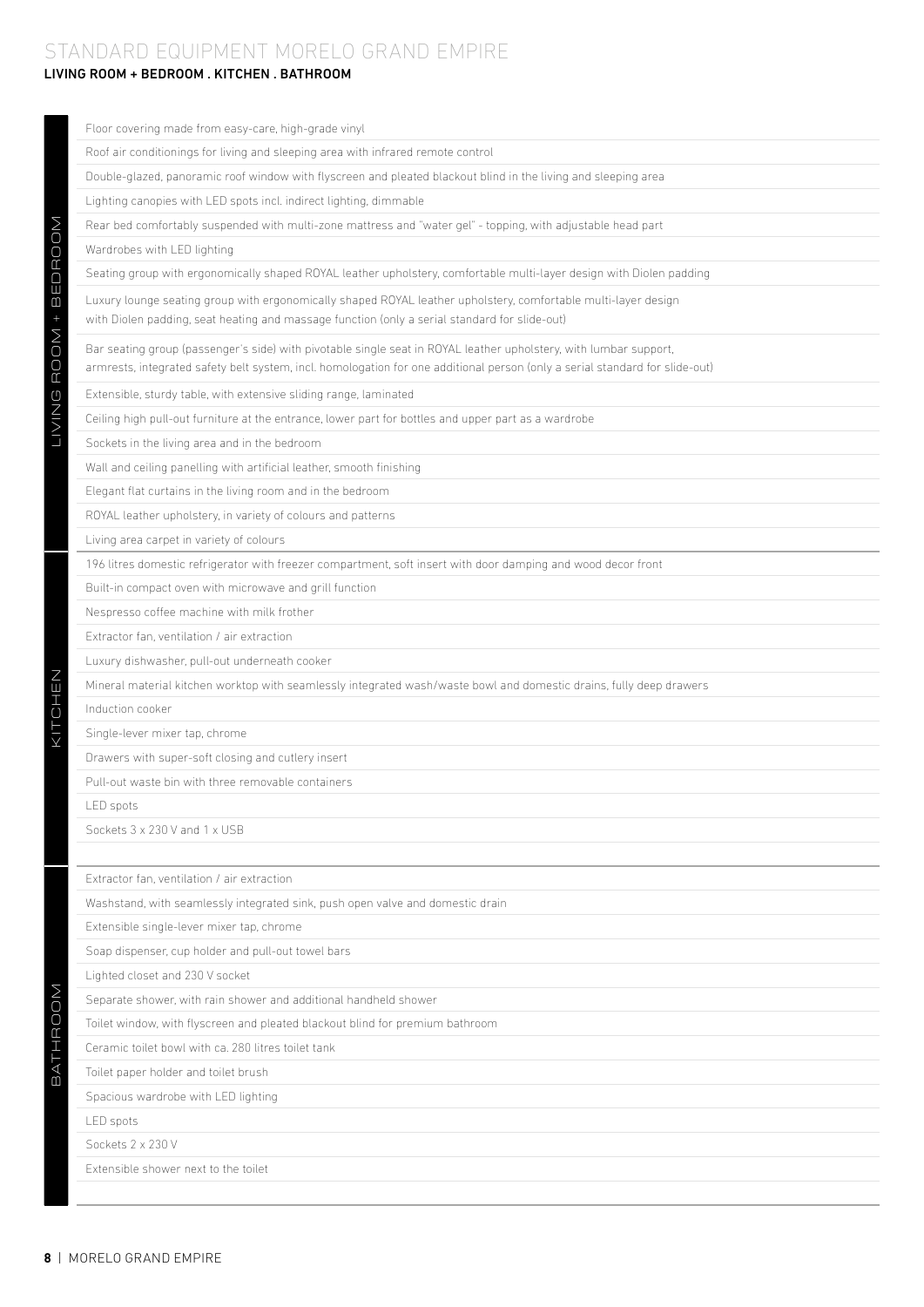# STANDARD EQUIPMENT MORELO GRAND EMPIRE

# SUPPLY . ELECTRONICS . CONTROL PANEL

| Absence of gas supply                                                                                                                                                                                                                                                                   |
|-----------------------------------------------------------------------------------------------------------------------------------------------------------------------------------------------------------------------------------------------------------------------------------------|
|                                                                                                                                                                                                                                                                                         |
| Floor heating in living area and bathroom and driver's cab                                                                                                                                                                                                                              |
| Chromed towel dryer radiator in bathroom, with thermostat control                                                                                                                                                                                                                       |
| Heat regulating thermostat in bedroom and rear garage                                                                                                                                                                                                                                   |
| External shower on the driver's side in the double floor                                                                                                                                                                                                                                |
| Pressure sensors for precise measuring of fresh water, wastewater and toilet tank levels                                                                                                                                                                                                |
| Ca. 410 litres fresh water tank, ca. 280 litres wastewater tank and ca. 280 litres toilet tank, situated in the heated double floor                                                                                                                                                     |
| Emptying of wastewater and toilet tank, via electrical dumping valves with large cross section in heated double floor,<br>underfloor camera and drain hose with bayonet connection                                                                                                      |
| Domestic style wastewater pipes                                                                                                                                                                                                                                                         |
| Flushing connections for wastewater tank and toilet tank                                                                                                                                                                                                                                |
| Central pressure water supply                                                                                                                                                                                                                                                           |
|                                                                                                                                                                                                                                                                                         |
|                                                                                                                                                                                                                                                                                         |
|                                                                                                                                                                                                                                                                                         |
|                                                                                                                                                                                                                                                                                         |
|                                                                                                                                                                                                                                                                                         |
| 2 x 230 V sockets in the garage                                                                                                                                                                                                                                                         |
| 2 x 230 V CEE connection on the stainless-steel power box behind the lateral skirt flap                                                                                                                                                                                                 |
| Sine wave inverter 600 W for refrigerator with separate socket (for continuous use of small appliances, f.e. a respirator)                                                                                                                                                              |
| Lithium battery 4 x 210 Ah (100% energy withdrawal) combined charger / inverter 2 x 120 A / 2 x 3.000 W, with power sharing, fully automatic battery<br>protection, premium control panel, space-saving, insulated and heated underneath the vehicle inside a stainless steel power box |
| Solar panels with 6 x 130 W maximum power                                                                                                                                                                                                                                               |
| Satellite TV system, Oyster V, with 40" LED flat screen TV in overhead glass locker (passenger's side), electrically lowerable, 85 cm dish,<br>fully automatic orientation, multi-user facility via TWIN-LNB and 24" LED flat screen TV in the bedroom (incl. Smart TV function)        |
| Sound package for satellite TV system consisting of 8 loudspeakers and two subwoofers in the living room,<br>Bluetooth compatible, connection to the radio and TV in the living room                                                                                                    |
| Sound package for satellite TV system consisting of 4 loudspeakers and active subwoofer in the sleeping room,<br>Bluetooth-capable, connection to the TV in the sleeping room                                                                                                           |
| Alarm system                                                                                                                                                                                                                                                                            |
| Central control and monitoring panel, with colour touch screen                                                                                                                                                                                                                          |
| Shut-off function for on-board electrical system, in case of undervoltage/overheating                                                                                                                                                                                                   |
| On-board electronics, microprocessor-controlled with BUS technology                                                                                                                                                                                                                     |
| Buttons for switching on/off, lighting, water pump and special equipment, including main switch for all consumers                                                                                                                                                                       |
| Alarm devices, for 'wastewater tank full', 'step extended', 'fresh water tank empty' and diverse others                                                                                                                                                                                 |
| LCD control panel for monitoring of external and internal temperature, external mains supply, parallel battery circuit,<br>battery voltage of the vehicle and leisure batteries                                                                                                         |
| LCD control panel for monitoring of wastewater tank and fresh water tank levels, charging and discharging amperage,<br>date and time with alarm clock                                                                                                                                   |
|                                                                                                                                                                                                                                                                                         |
|                                                                                                                                                                                                                                                                                         |
|                                                                                                                                                                                                                                                                                         |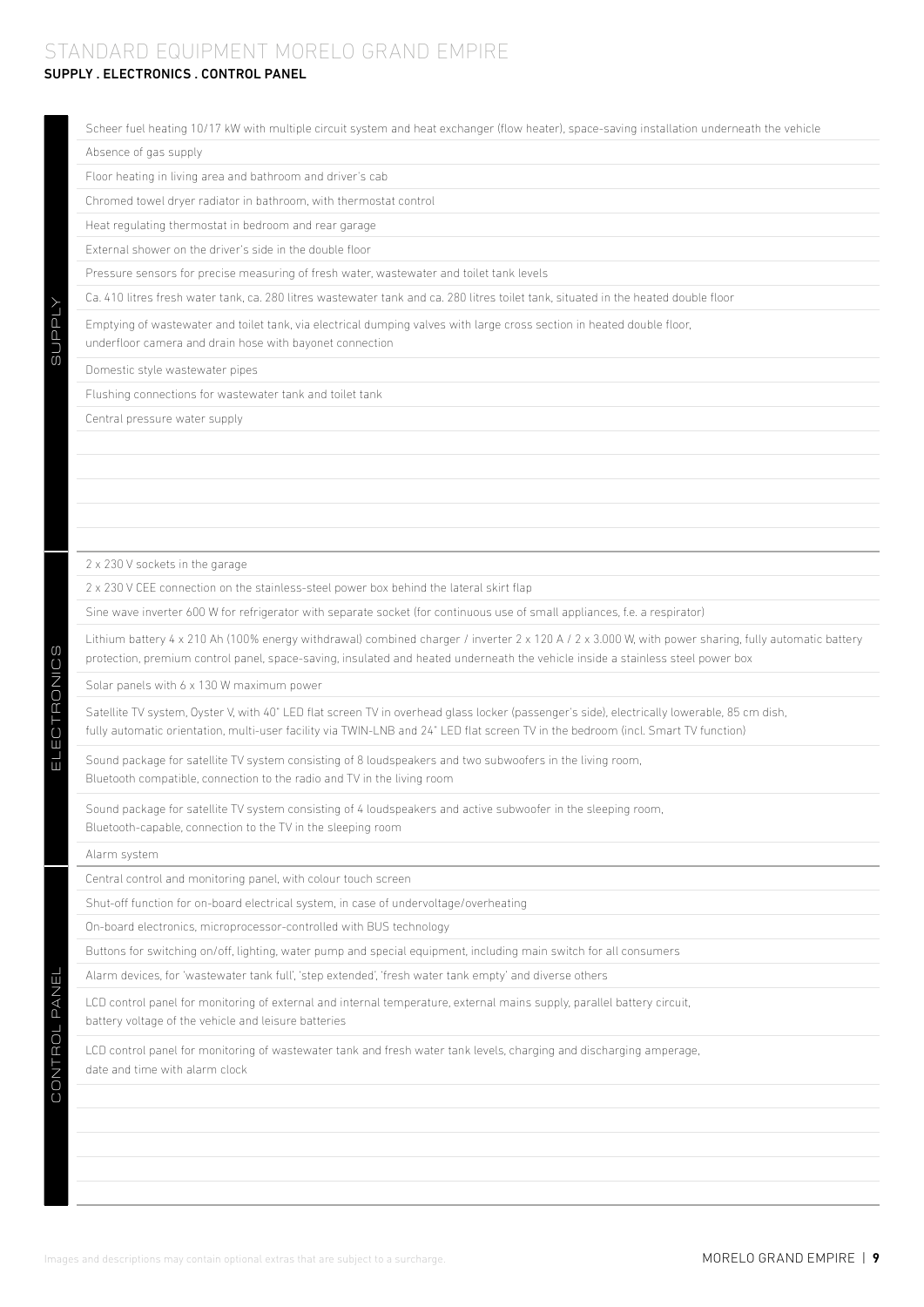### CHASSIS . STRUCTURE . LIVING ROOM + BEDROOM SPECIAL EQUIPMENT MORELO GRAND EMPIRE

| Item / Weight <sup>1</sup> |                                                                                                                  | all models     |
|----------------------------|------------------------------------------------------------------------------------------------------------------|----------------|
| 018121 / 50                | Removable trailer coupling up to max. 2.700 kg (incl. electrical and technical preparation for trailer coupling) | $3,015.00 \in$ |
| 021031 / 03                | Parking sensors in the rear bumper                                                                               | 795,00€        |
|                            |                                                                                                                  |                |
|                            |                                                                                                                  |                |
|                            |                                                                                                                  |                |
|                            |                                                                                                                  |                |

 $\mathbf{r}$ 

| 022008/60   | Electrically operated roof awning 6.0 m, with LED lighting, dimmable with remote control                                                                                                             | $3.065.00 \in$      |
|-------------|------------------------------------------------------------------------------------------------------------------------------------------------------------------------------------------------------|---------------------|
| 022009 / 94 | Electrically operated roof awning 5.0 m and 4.0 m LED lighting, dimmable with remote control<br>(for GRAND EMPIRE 100 and 110)                                                                       | 5.930.00€           |
| 022013/104  | Electrically operated roof awning 6.0 m and 4.0 m LED lighting, dimmable with remote control<br>(as from GRAND EMPIRE 118)                                                                           | $6.030.00 \text{€}$ |
| 022011 / 44 | Electrically operated roof awning 4.0 m, above slide out with LED lighting, dimmable with remote control                                                                                             | 2.965.00€           |
| 020480 / 50 | Bicycle elevator for two bicycles with charging socket for e-bikes (not for GRAND EMPIRE 100,<br>for GRAND EMPIRE 110 not in combination with optional built-in wardrobe in sleeping room rear wall) | 3.015.00 €          |
| 037500 / 07 | Furniture safe with electronic locking, motor-driven locking system, 8.3 I volume                                                                                                                    | 335.00€             |
| 020389/0    | High-performance paint coating on ceramic basis for optimal paint protection of the side walls, front and<br>rear. Optimal vehicle care and value preservation                                       | 4.630,00€           |
|             |                                                                                                                                                                                                      |                     |
|             |                                                                                                                                                                                                      |                     |
|             |                                                                                                                                                                                                      |                     |

| 052213/54   | Electrically activated folding bed (instead of front overhead lockers)                                                                                                                                                                                          | 2.510.00 € |
|-------------|-----------------------------------------------------------------------------------------------------------------------------------------------------------------------------------------------------------------------------------------------------------------|------------|
| 036170 / 13 | Rear bed with lying surface over the entire width, with overhead lockers like in L-version                                                                                                                                                                      | 2,005.00€  |
| 036171 / 15 | Rear bed with lying surface over the entire width with built-in wardrobe in sleeping room rear wall                                                                                                                                                             | 3.015.00 € |
| 051890 / 05 | Luxury lounge seating group with ergonomically shaped ROYAL leather upholstery,<br>comfortable multi-layer design with Diolen padding and massage function<br>(only in combination with optional bar seating group, standard for slide-out)                     | 9.880.00€  |
| 051980 / 02 | Bar seating group (passenger's side) with pivotable single seat in ROYAL leather upholstery.<br>air suspended, ventilated, with lumbar support, heating, armrests, leather upholstery,<br>incl. homologation for one additional person (standard for slide-out) | 3.015.00 € |
| 035984 / 45 | Seat belts for 2 persons on multifunctional seating bench<br>(not for slide-out models and not in combination with luxury lounge)                                                                                                                               | 895.00€    |
| 036312 / 42 | Spacious built-in wardrobe with clothes rail in the sleeping room rear wall<br>(not for GRAND EMPIRE 100, for GRAND EMPIRE 110 not in combination with optional bicycle elevator)                                                                               | 1.000.00 € |
| 036155 / 22 | Double pull-out cabinet at the entrance, top one with shelves instead of wardrobe                                                                                                                                                                               | 595.00€    |
| 045291/12   | Double pull-out cabinet at the entrance, top one with glasses instead of wardrobe                                                                                                                                                                               | 595.00€    |
|             | Central vacuum cleaner, with convenient emptying                                                                                                                                                                                                                | 1.000.00€  |

STRUCTURE

 $\frac{1}{2}$ 

**RUCTURE** 

 $\bar{1}$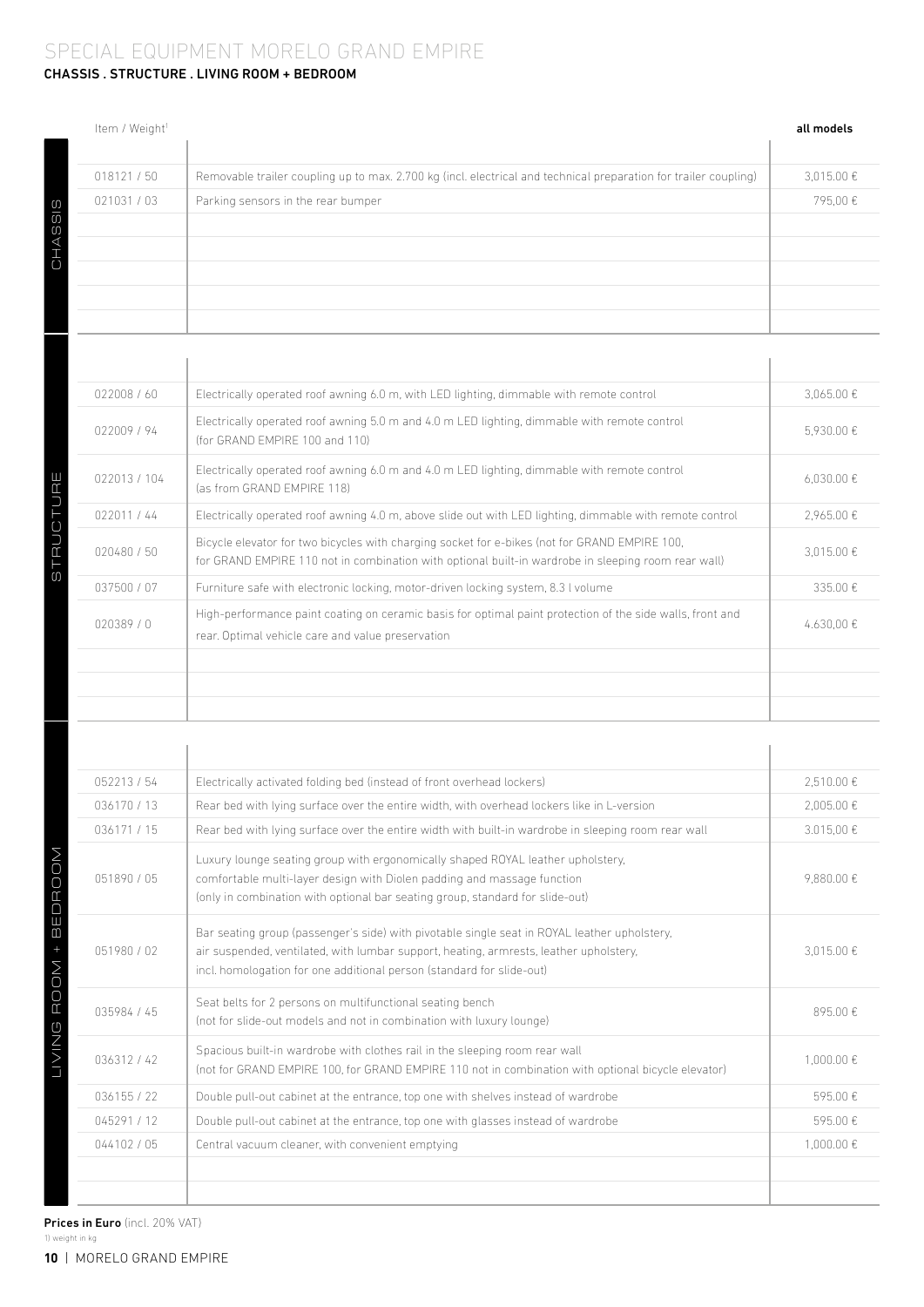### BATHROOM . ELECTRONICS . SUPPLY . VEHICLE DELIVERY SPECIAL EQUIPMENT MORELO GRAND EMPIRE

# Item / Weight<sup>1</sup> all models and the second second second second second second second second second second second second second second second second second second second second second second second second second second seco 036186 / 44 | Luxury bathroom with separate toilet area, window and mini heki (not for GRAND EMPIRE 119)  $\Box$  3,015.00 € **BATHROOM** BATHROOM 036101 / 02 SOG toilet ventilation underneath toilet seat for fixed-tank toilets 495.00 €  $036025 / 06$  Raised toilet seat (ca. 50 mm) for fixed-tank toilets 305.00  $\epsilon$

| 037175 / 18 | Additional solar panels, with 2 x 130 W maximum power (for GRAND EMPIRE 110)        | $2.005,00 \in$ |
|-------------|-------------------------------------------------------------------------------------|----------------|
| 037176 / 36 | Additional solar panels, with 4 x 130 W maximum power (as from GRAND EMPIRE 118)    | $3.520,00 \in$ |
| 031909 / 01 | Additional USB socket (specify exact position)                                      | 150,00€        |
| 031904 / 02 | Combination socket 12 V, TV / outside TV connection (in the electrical compartment) | 305.00€        |
| 031905/02   | Combination socket 12 V, TV / outside signal feed (in the electrical compartment)   | 305.00€        |
| 037301 / 05 | LTE-WLAN router with DualSIM                                                        | 2.210,00 €     |
|             |                                                                                     |                |
|             |                                                                                     |                |
|             |                                                                                     |                |
|             |                                                                                     |                |
|             |                                                                                     |                |
|             |                                                                                     |                |
|             |                                                                                     |                |
|             |                                                                                     |                |
|             |                                                                                     |                |

| 018145/02   | Bluetooth box for precise measuring of tank filling levels                                                                                                  | $555.00 \text{ } \in$ |
|-------------|-------------------------------------------------------------------------------------------------------------------------------------------------------------|-----------------------|
| 034213/20   | Fresh water tank ca. 560 litres, if sufficient space                                                                                                        | 795.00€               |
| 035990 / 05 | Greywater pump for transfer of wastewater into the toilet tank                                                                                              | 895.00€               |
| 018604 / 15 | Diesel auxiliary heating, with continuous heating via heat exchanger (5.200 W) incl. timer<br>(Actros, not in combination with item no. 018603)             | 3.580.00€             |
| 018603/15   | Original Mercedes Actros hot-water auxiliary heating in the driver's cab with switch-off<br>after 11 hours (Actros not in combination with item no. 018604) | $6.040.00 \in$        |
|             |                                                                                                                                                             |                       |

| 090000/0 | Vehicle delivery at the factory, with extensive briefing in German language, handover inspection,<br>diesel tank filling and factory tour | 1,605.00 € |
|----------|-------------------------------------------------------------------------------------------------------------------------------------------|------------|
|          |                                                                                                                                           |            |
|          |                                                                                                                                           |            |
|          |                                                                                                                                           |            |
|          |                                                                                                                                           |            |
|          |                                                                                                                                           |            |
|          |                                                                                                                                           |            |

Images and descriptions may contain optional extras that are subject to a surcharge. More than the container of the surface of the surface of the surface of the container of the surface of the surface of the surface of the Prices in Euro (incl. 20% VAT) 1) weight in kg